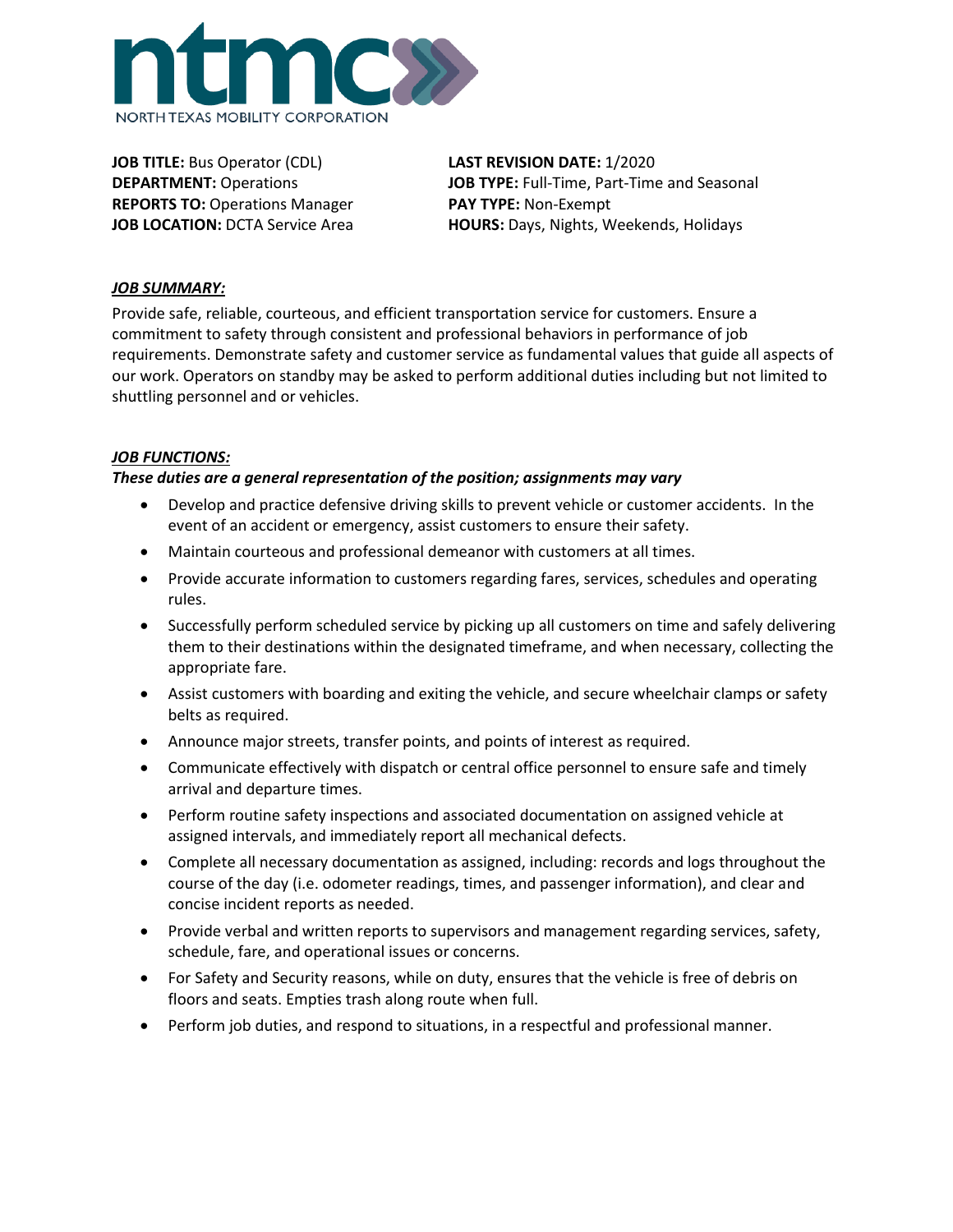

## **REQUIREMENTS TO PERFORM WORK**

#### *Essential Knowledge and Skills:*

- Ability to obtain/maintain a minimum Class B valid Commercial Driver's License (CDL) with Passenger (P) endorsement for public passenger transport valid within the State of Texas.
- Ability to gain knowledge of service area and services provided.
- Ability to understand and utilize various technology (i.e. tablets, radios, app-based software, etc.).
- Ability to navigate the service area using maps and/or on-board directional equipment.
- Ability to communicate effectively and respectfully with customers at all times.
- Ability to remain calm in emergency situations.
- Ability to read, write and communicate in English.
- Ability to work with the public in a variety of situations while performing several tasks simultaneously.
- Ability to develop and maintain defensive driving skills and operate a vehicle in a safe and efficient manner, as demonstrated during training period.
- Willingness and ability to work various hours, including early morning and late-night shifts; split shifts; weekends and holidays; and split days off.
- Ability to report to work regularly and on time.
- Background check and satisfactory physical exam are required as a condition of employment
- Must submit to and pass all required DOT pre-employment, random, reasonable suspicion, and post-accident drug and alcohol testing
- Ability to establish and maintain effective working relationships with customers, employees, management and the general public, including those from culturally diverse backgrounds, older adults, individuals with disabilities, and/or other vulnerable populations.

#### *EDUCATION AND EXPERIENCE:*

- Must have a valid driver's license with an acceptable driving record.
- Must be twenty-one (21) years of age or older.
- Must have High School diploma or GED equivalent.
- Professional driving experience preferred, but not required.
- Previous customer service experience working with the general public, older adults, persons with disabilities, and/or other vulnerable populations preferred, but not required

#### *PHYSICAL REQUIREMENTS:*

*The physical demands described here are representative of those that must be met by an employee to successfully perform the essential functions of this job.* 

• Sitting, standing, and walking for extended periods of time.